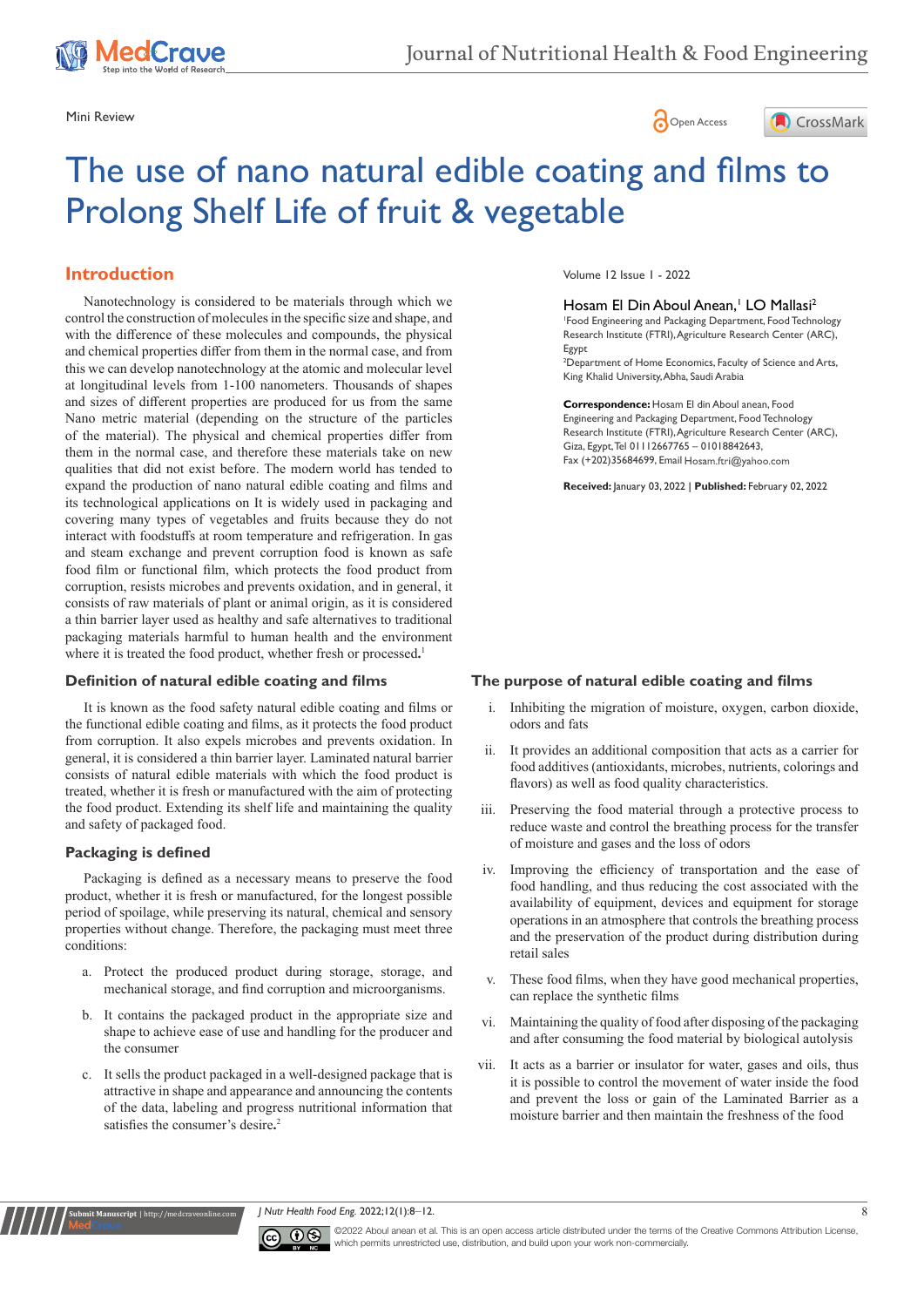- viii. Where it works to bind the food material, especially the surface, such as linking the surface of candy and entertaining foods with an adhesive substance from the natural membranes, as well as connecting peanuts, sesame and others
- ix. Regulate and control the activity of water and maintain an appropriate level of water because it has a great impact on the nutritional quality characteristics and limits the autolysis in meat and control of breathing and over-ripening in fruits and vegetables and fruits as well as control of processes and vital transformations The naturalness within the tissues of the fresh material and prolonging the shelf life of fresh and manufactured products as long as possible.

## **Functions of natural edible coating and films**

- a. A safe package that is produced from natural materials, as it is non-toxic, while reducing the need to use industrial materials
- b. It does not interact with the food, thus it maintains the health and safety of the consumer
- c. Extending the shelf life of fresh and manufactured products as long as possible<sup>3</sup>
- d. It acts as a barrier or a barrier to water, gases and oils, thus it is possible to control the movement of water inside the food and prevent the loss or gain of moisture and thus maintain the freshness of the food
- e. Binding, where it works to bind the food material, especially the surface, such as linking the surface of candy and entertaining foods with an adhesive substance of natural membranes, as well as connecting peanuts, sesame, and others
- f. Regulate and control the activity of water (aw) and maintain an appropriate level of water because it has a great impact on the nutritional quality characteristics as it limits selfdecomposition in meat and control of respiration and overripening in fruits and vegetables and fruits as well as control of operations And the natural biological transformations within the tissues of fresh matter
- g. Low of weight water: Where the edible coating and films are used to reduce moisture loss and prevent surface drying, especially vegetables and fruits. These membranes have a good effect in limiting aerobic respiration processes, which results in physiological disturbances and accelerates anaerobic respiration processes and the growth of anaerobic microbes that lead to deterioration of fruits and It has lost its quality
- h. Hydrophilic : A term that expresses the non-permeable products of oils and fats, especially when frying in oil, where the membrane works
- i. Surface film : Where the edible coating and films limits the spread of solvents on the surface of foods because it has the property of activity active pack, which plays a role in the activity of antioxidants and microbes and their spread on the surface. One of the scientists used a protein edible coating and films containing sorbic acid as a preservative and it was immersed on the surface of the food with medium moisture, which proved its efficiency in delaying oxidation and microbial growth for a longer period and This is called Bacteriostatic Packaging
- j. Natural edible coating and films are: an essential component of large and complex economic distribution systems that move goods from their original places to their places of consumption.

This definition is important for health and economic distribution.

## **Applications of nano films on fruits and vegetables**

Packaging has a role in the handling of the food product and its safety and the application of global technology, starting with agriculture and exploiting the high competitive advantage to produce high-value plants through manufacturing technology and pre-harvest transactions, then packaging and its conformity to international standards, which leads to an increase in exports with awareness of farmers about modern technology in agriculture and improvement Packaging technology to be a source of control over producers and follow-up of the product during its circulation in the markets while improving the quality of the product and maximizing the use of these plants for organic farming and their impact on society and how to obtain them and present them to the consumer in an appropriate healthy form. Distorted and unpolluted land for production and a source of usable water and then its own packaging, as well as preventing the spread of its sale on sidewalks or small or medium-sized stores. Therefore, it is necessary to develop methods of food packaging and packaging in Egypt with the aim of developing exports and preserving products from damage and loss and prolonging their storage period in addition to their ability to for transportation and marketing, which leads to an increase Exports of agricultural crops. The following are the most important points to be taken into consideration and taken into consideration, from pre-harvest transactions to packaging and food products in order to develop agricultural exports.<sup>3</sup>

## **Importance of pre-harvest transactions**

## **I. Selection of suitable varieties for preservation**

- a. This is because they retain their flavor, smell, color and strength of cohesion when treated with heat during sterilization. Therefore, it is preferable to collect the fruits when they reach the stage of fruit maturity.<sup>4</sup>
- b. The quality of the raw material, as it determines the characteristics of the product, and thus affects the costs of the product and its preparation, such as the processes of sorting and peeling, affect the final product and therefore production and costs
- c. Agricultural treatments for raw materials such as irrigation, fertilization and pesticides, for example, irrigating the crop shortly before Friday increases the moisture content and fertilizing affects the chemical composition.<sup>1</sup>

## **II. Harvesting**

The appropriate maturity stage for each crop is taken into account, as required during the following harvest process.

- a. Avoid any mechanical damage
- b. The length of the harvest season so that the plant is constantly fed
- c. The appropriate agricultural area helps the ripening process at varying dates and for long periods
- d. Harvesting must be done at intervals, as harvesting once leads to the accumulation of huge quantities of raw materials that are difficult to manufacture at once.

## **III. Storage**

Storage receiving and storing the raw material depends on the shape of the food, is it a liquid or solid concentrate, freshness, type

**Citation:** Aboul anean HED, Mallasi O. The use of nano natural edible coating and films to Prolong Shelf Life of fruit & vegetable. *J Nutr Health Food Eng.* 2022;12(1):8‒12. DOI: [10.15406/jnhfe.2022.12.00348](https://doi.org/10.15406/jnhfe.2022.12.00348)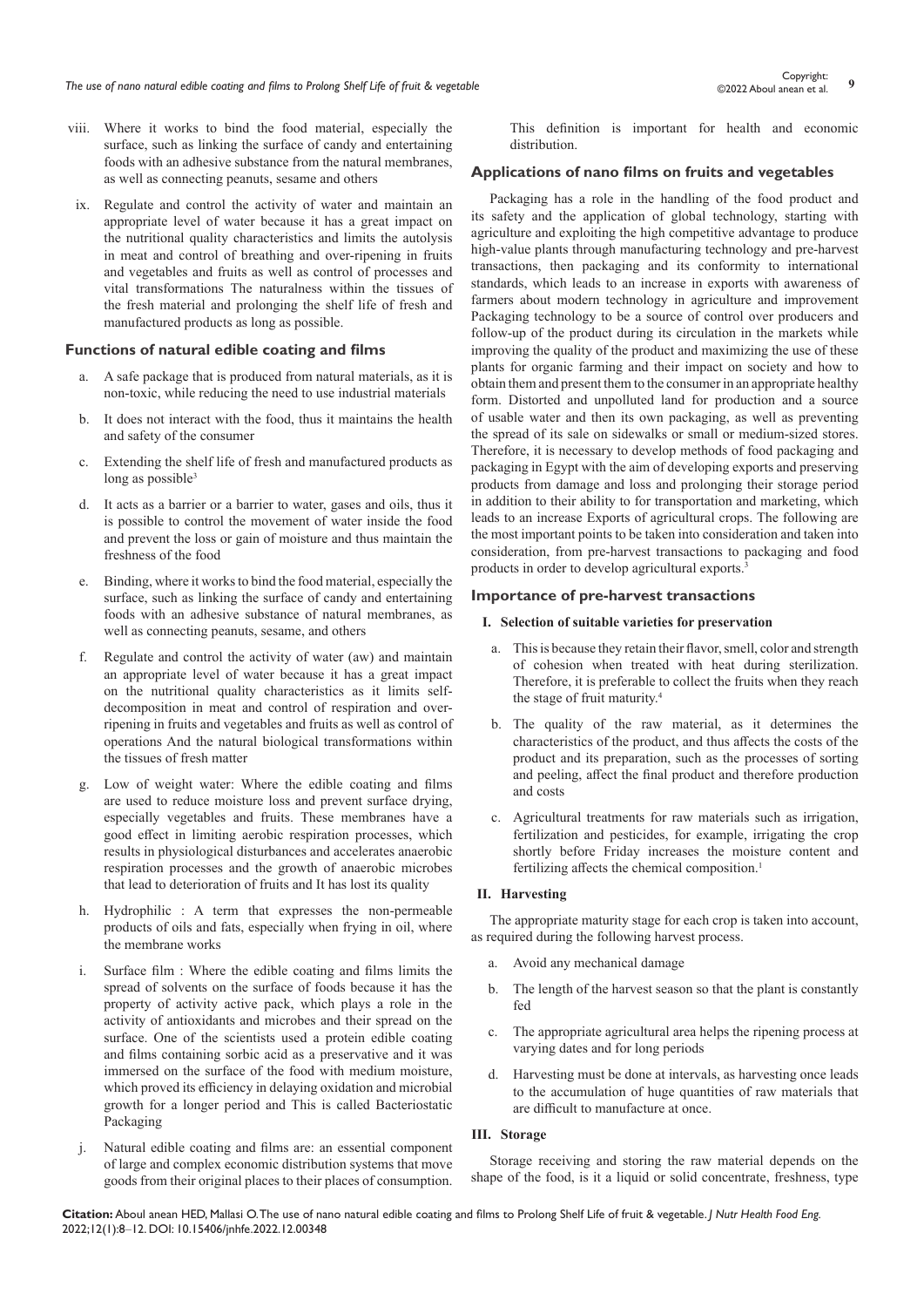of raw material, method of harvest, type and size of packages, and degree of cleanliness before storage.

#### **The importance of storage**

- a. The continuation of the factory line financing until the work continues 24 hours
- b. Prolonging the manufacturing season for long periods
- c. Save the materials when they are available at a reasonable price.

#### **IV. Grading**

By size - shape - color - texture - density - chemical composition fungal insect infestation.

## **The importance of grading**

- a. Unified products with one value are given for each of the grades to which the food is listed
- b. Unifying heat preservation and heat treatment, thus reducing production costs
- c. Outputs of the same type of different value are given, and this helps satisfy the desires of a large number of consumers
- d. Choosing the appropriate source for preservation and knowing the appropriate maturity stage, because increased maturity turns the food item into a mass during sterilization, and this affects the sensory properties of the preserved substance
- e. A grading according to the characteristics of the fruit, known as quality grading, or according to size grading, or according to the degree of maturity. The difference in grading affects the small sizes and leads to their shrinkage.

#### **V. Sorting**

Where crushed, infected and incomplete fruits are excluded.

#### **The importance of Sorting**

- a. Lifting the soft and damaged material so that it does not run in the line and cause pollution
- b. Lifting improper materials and removing foreign objects such as stones, twigs and metallic materials, using magnetic machines.

#### **VI. Future vision**

The economic studies of the product include all the necessary processes before the packaged food reaches the consumer.

- Interest in increasing the areas registered organically
- b. Paying attention to the training of workers in this field
- c. Economic feasibility studies and marketing strategies
- d. International legislation and export obstacles
- e. Modern packaging systems
- f. Food Processing.

## **Types of natural edible coating and films**

**First:** Polysaccharides edible coating and films.

Alginates - pectin - carrageenans - starch - dextrins - cellulose derivatives - methyl and ethyl cellulose - hydroxpropyl methyl cellulose.

Second: the protein of natural edible coating and films.

Collagen - gelatin - vegetable proteins (wheat soy protein - corn zain - milk proteins (casein and whey).

**Third:** lipids films acetylated of natural edible coating and films glycerides - waxes - surfactants.

**Fourth:** Composite of natural edible coating and films moistureretaining properties - gas - dissolved substances – additives.

## **Preparation of preparing various different treatments for filling**

Fresh fruits and vegetables are dipped for one minute in a disinfectant solution of calcium hypochlorite (0.25 g/L distilled water) and then air dried. fixed in the flask) and the sample was then dried with air. The second group nano-treated solutions: start with the other selected natural membrane solution, then dip the vegetables and fruits and dry the covered layer on the surface of the fruits and not covered with air.<sup>5,6</sup> The fruits and vegetables covered with the natural edible membrane solution were divided into two groups: the first group Of the fruits are apples and red grapes that were kept in the refrigerator refrigeration at (0-2°C) and relative humidity (RH) 90-95% the other group of vegetables tomatoes and green sweet peppers where they were kept in the refrigerator refrigeration at (8°C) and 90 relative humidity 95% Then all samples were wrapped with parchment paper, then packed in foam dishes or trays with a capacity of 6-8 fruits each and a shrink was made and wrapped with cellophane (0.02 mm thick), except for packing the red grapes 800 grams in a capacity of foam dishes and preserved in carton boxes, then saved the samples after filling. The cooled storage was done in refrigerators in the Post-Harvest Research Department, Horticultural Research Institute, Agricultural Research Center in Giza. During the storage period, samples of fruits and vegetables are withdrawn for examination and analysis in terms of physicochemical properties periodically, covering vegetables and fruits with edible films can be summarized as prolonging the shelf life and maintaining freshness, freshness and quality properties when stored at refrigeration temperature.Therefore, these films are of practical benefit in the field of food industries.

# **Preparation of nano natural edible coating and films and study of their physical, mechanical and rheological properties**

Most of the films consist of a single polymer, whether it is a high molecular weight protein or several sugars that are linked with plasticizers such as glycerol and polyethylene glycol to increase the elastic and elastic properties of the film. Cross-Linking increases the edible coating and films tensile strength and elongation, and this cohesion increases with the increase in the length of the polymeric chains and the increase in the polarity of the electrostatic links. The cohesion with the hydrogen bond within the chain also increases and the ionic equivalence that accompanies the cross links and there are materials that help the links such as citric acid and starch, as antioxidants and antimicrobials are added.

## **Preparation of nano-emulsion of essential oils with some modifications**

Tween was used as a catalyst in reducing non-ionic surfactants and stopping the reaction with oil and distilled water to prepare nanoemulsion with different concentrations, as follows: the concentration of essential oils extract  $(5\% \text{ v/v})$  while Tween 80 was 30% by weight of the aromatic essential oils) for each of Emulsion and nanoemulsion formulations Then prepare the coarse emulsion by gradual

**Citation:** Aboul anean HED, Mallasi O. The use of nano natural edible coating and films to Prolong Shelf Life of fruit & vegetable. *J Nutr Health Food Eng.* 2022;12(1):8‒12. DOI: [10.15406/jnhfe.2022.12.00348](https://doi.org/10.15406/jnhfe.2022.12.00348)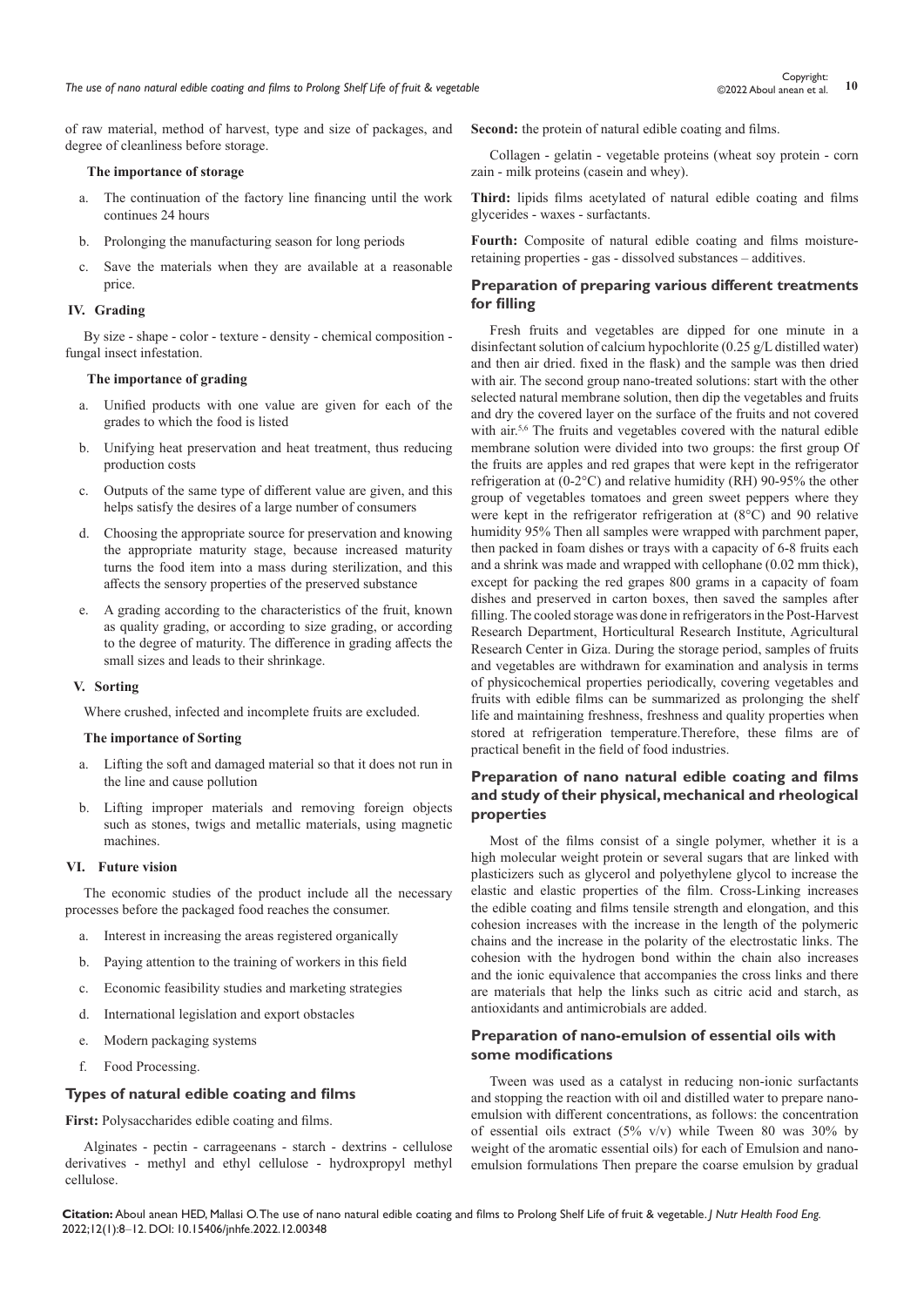and continuous addition of aromatic essential oils and tween where it acts as surfactants to water with shaking in a homogenizer at 3000 rpm after finishing adding distilled water to the essential oils where stirring continues for 30 minutes and by completing the homogenization process at 6000 rpm for 10 minutes, then the coarse emulsion was subjected to ultrasonic sonication for 15 minutes using an ultrasonic sonication bath device where the shape of the solution is symmetrical in the nano-emulsion at room temperature**.** 7

# **The effect of edible films carrying essential oils on improving the quality of transactions and the minimum permitted by international organizations (WHO and Codex)) for the preparation and characterization of silver nanoparticles**

a. Prepare silver Ag No3 nanoparticles as follows by adding 1 ml/ liter of lavender oil extracted from crude phenolic compounds (as antioxidants), then adding to 45 ml (0.002 M AgNO3) in conical flasks at room temperature in the dark for some time and then performing the homogenization process In a homogenizer and then exposed to a sonication bath, the production of bacterial nanopolymers to produce edible membranes using bacterial fermentation strains with specialized environments, then the incubation is done in a fermenter or a vibrating incubator at the appropriate temperature and then the product is obtained as a cellular biopolymer product Separate the production of bacterial nano-polymer to produce edible films and the materials used in this experiment, then divide the edible films into different groups. to the solution and leave to mix for 30 minutes and then dissolve until a clear solution is obtained. At the same time, the required amount of alkali is added. Ag No3 (0.25, 0.50, and 0.75) wt% of CMC synthetic nanoparticles loaded on carboxy methylcellulose (CMC) films in 100 ml deionized distilled water using ultrasonic bath sonication for 30 min Once the CMC was completely dissolved, the Add the suspension of Ag No3 to it and allow it to mix uniformly.

#### **b. Conversion of starch to nano by hydrolysis process (hydrochloric and sulfuric acid)**

sub-gelatinization to the beginning of thermosetting gelatinization and amorphous acid molecules in amorphous regions, Where these materials transform from the ionic image to the nanometric image and form amorphous granules, and thus the size of atoms and molecules decreases in size and shape.

## **c.** Converting protein to nano Glutaraldehyde  $C_5H80_2$

It speeds up the reaction, improves it and lowers the average molecular weight.

Linking it with transverse bonds to the particles to increase the properties of the film, its strength and cohesion and stoichiometric ratio , Adjusting the proportions of chemicals that react with each other the tween stops the (Block) of the last aldehyde group from reacting.9,10

# **Summary**

Due to the frequent use of plastic materials in food packaging at the present time, and the occurrence of direct contact between the food and plastic, which may lead to deviation in the properties and contamination of the packaged and wrapped food with some components of the packaging installation during the storage period as a result of the migration of some compounds included in the

composition of the polymer and their transfer to the food matter Which may lead to the spread of carcinogenic diseases and harmful to human health and the environment. Hence, the use of alternative and harmless sources for human health and the environment. These materials are represented in the use of natural membranes as healthy and safe alternatives to traditional packaging materials prepared from plastic materials and other packaging materials harmful to foodstuffs, human health and the environment. These alternatives are natural edible coating and films consisting of materials of plant and animal origin that are of nutritional value and can be wrapped in food and consumed directly, as these natural membranes are safe and harmless to human health with their ability to eat, digest, absorb and benefit the human body from them, and they do not pollute the environment upon disposal.<sup>8</sup> It is a natural organic matter that is automatically degraded by enzymes in the soil. The modern world has tended to expand the production of these natural membranes and use them in packaging and covering many types of vegetables, fruits, meat, fish and their products, as they do not interact with foodstuffs at room temperature or refrigeration, as these edible coating and films reduce the rate of respiration of living tissues and control gas exchange and steam , which does not affect the quality of the food and prevents its loss or shrinkage, as it preserves the taste, texture and natural flavor of the food, reduces the need to use a preservative and reduces the economic cost of the product. Several primary raw materials are included in the preparation of these natural membranes, including vegetable proteins, starchy materials, fats, waxes, etc., alcoholic sugars, and some materials that improve texture and formation, such as glycerol, polyethylene glycol...etc.

## **Acknowledgments**

None.

# **Conflicts of interest**

The author states there are no conflicts of interest.

## **Funding**

None.

## **References**

- 1. [D'aquino S, Piga A, Agabbio M, et al. Film wrapping delays ageing of](https://agris.fao.org/agris-search/search.do?recordID=NL1999001188)  [Minneola tangelos under shelf-life conditions.](https://agris.fao.org/agris-search/search.do?recordID=NL1999001188) *Postharvest Biology and Technology*[. 1998;14:107–116.](https://agris.fao.org/agris-search/search.do?recordID=NL1999001188)
- 2. [Gil MI, Conesa MA, Artes F. Quality changes in fresh cut tomato as](https://ucanr.edu/datastoreFiles/608-377.pdf)  [affected by modified atmosphere packaging.](https://ucanr.edu/datastoreFiles/608-377.pdf) *Postharvest Biology and Technology*[. 2002;25:199–207.](https://ucanr.edu/datastoreFiles/608-377.pdf)
- 3. [Djedidi M, Gerasopoulos, Maloupa E. The effect of different substrates on](https://www.sid.ir/en/journal/ViewPaper.aspx?ID=294697)  [the quality of F carmello tomatoes grown under protection in a hydroponic](https://www.sid.ir/en/journal/ViewPaper.aspx?ID=294697)  system. *[Cahier Options Mediterraneennes](https://www.sid.ir/en/journal/ViewPaper.aspx?ID=294697)*. 2003;31:379–383.
- 4. [Han C, Y Zhao, Leonard SW, et al. Edible coatings to improve storability](https://www.infona.pl/resource/bwmeta1.element.elsevier-70311d16-3592-3b73-a75f-971adea166f1)  [and enhance nutritional value of fresh and frozen strawberries \(Fragaria](https://www.infona.pl/resource/bwmeta1.element.elsevier-70311d16-3592-3b73-a75f-971adea166f1)  [x ananassa\) and raspberries \(Rubus ideaus\).](https://www.infona.pl/resource/bwmeta1.element.elsevier-70311d16-3592-3b73-a75f-971adea166f1) *Postharvest Biology and Technol*[. 2004;33:67–78.](https://www.infona.pl/resource/bwmeta1.element.elsevier-70311d16-3592-3b73-a75f-971adea166f1)
- 5. [El-Sheikh TM, AbdEl-Rahman SZ, Safia MH. Effect of calcium chloride](https://agris.fao.org/agris-search/search.do?recordID=EG1999001201)  [and hydrated lime on keeping quality of sweet pepper and cucumber](https://agris.fao.org/agris-search/search.do?recordID=EG1999001201)  fruits. *[Annals Agric Sci Moshtohor](https://agris.fao.org/agris-search/search.do?recordID=EG1999001201)*. 1997;35(4):2371–2389.
- 6. El-sheikh TM. Physiological studies on yield quality and storage ability of tomato fruits. *Annals of Agric Sci Moshtohor* 1998;36(1):513–526.
- 7. [Nyi MS, Irma EH. The effect of acetic acid on total anthocyanins content](https://www.presentica.com/doc/11214547/the-effect-of-acetic-acid-on-total-anthocyanins-content-and-document)  [and antioxidant activity of tamarillo \(Solanum betaceum Cav\).](https://www.presentica.com/doc/11214547/the-effect-of-acetic-acid-on-total-anthocyanins-content-and-document) *Journal of Pharmacy Research*[. 2018;12\(3\)398–401.](https://www.presentica.com/doc/11214547/the-effect-of-acetic-acid-on-total-anthocyanins-content-and-document)